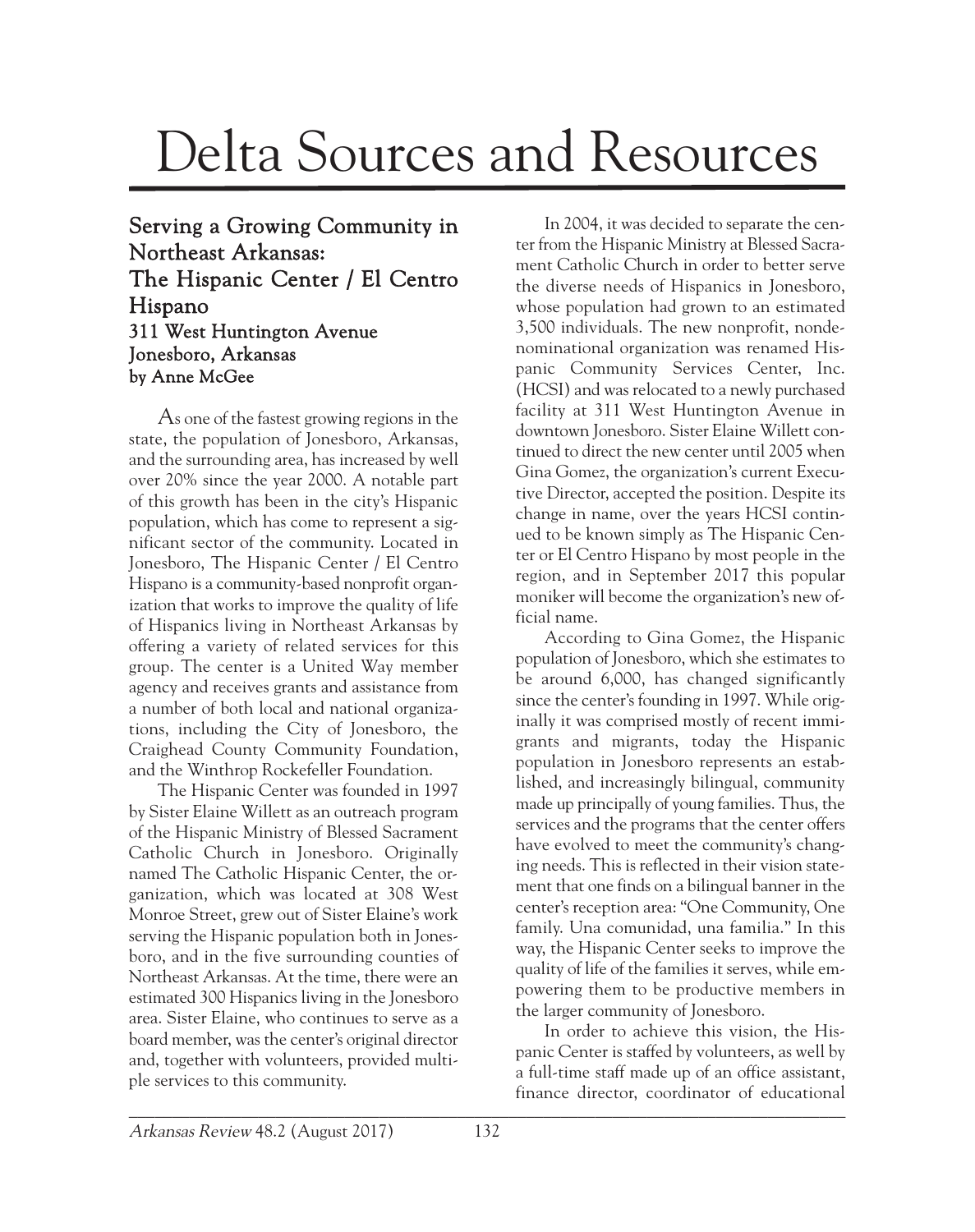

Artist's rendering of the new Hispanic Center scheduled to open in September 2017. Courtesy of the Hispanic Center.

programs, and executive director. Additionally, the center has several full-time AmeriCorps VISTA and DeltaCorps members who work at the center. Many of the most in demand services are basic social services that are typically provided for a minimal fee or a donation. These include services such as providing identification cards, interpreting services for medical and legal appointments, as well as translating and notarizing documents. The center also provides clients with referrals in housing, employment and health matters, assists men in registering for Selective Service, and accommodates clients in need of other types of support or counseling. Several times a year the center helps bring the Mobile Mexican Consulate of Little Rock to Jonesboro, which provides passports, consular IDs, and other essential services to Mexican nationals living in Northeast Arkansas. This is an invaluable service for these individuals, especially those who may not be able to travel to the consulate in Little Rock. The center also

offers legal services to its clients. Ariel J. Snyder, Esq., an attorney at the Jonesboro law firm of Womack Phelps Puryear Mayfield & McNeil, provides free and low cost legal assistance by appointment at the center on Monday afternoons. Ms. Snyder, who is a 2008 graduate of Arkansas State University, Jonesboro (ASU) and earned her law degree in 2013 from the University of Arkansas at Little Rock William H. Bowen School of law, first volunteered at the center in 2006 when she was a student at ASU. Currently, Ms. Snyder sees 12-15 clients a month on average, most of whom she helps with immigration issues.

In addition to social and legal services, one of the principal goals of the Hispanic Center is to provide its clients, and the larger Jonesboro community, with educational opportunities and cultural events that will improve their quality of life, prepare their youth for the future, and promote cultural understanding through community involvement. Throughout the year the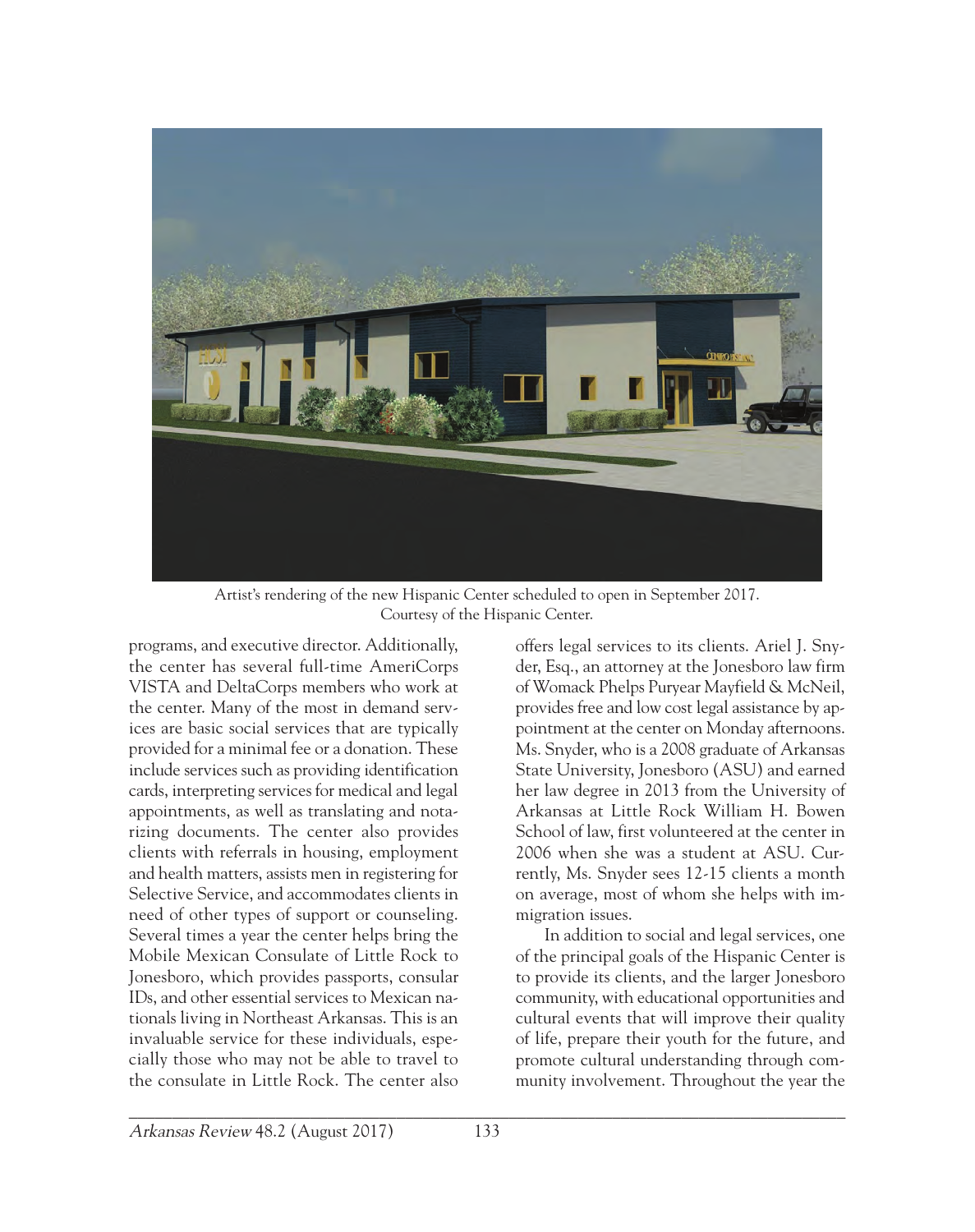center offers both free and low cost educational programs both on and off site, which are specifically geared towards the particular needs of the Hispanic community in Jonesboro, such as citizenship classes, English as a Second Language classes, and computer classes. In the fall of 2016, the center created the Northeast Arkansas Hispanic Professional Network in an effort to reach out to professional and collegeeducated Hispanics in the area who may not use other services provided by the center. The group, which meets quarterly, invites speakers to present on specific topics of interest, and provides networking opportunities for its members.

Perhaps the most important educational program offered by the center is its After School Bilingual Learning Program, which is popularly known as "La escuelita." In this program, which serves 34 children in grades K-8, participants receive transportation to the center where from 3:30-6:00 p.m. they receive tutoring and homework assistance. The program especially focuses on improving reading, speaking, writing, and spelling in the English language. According to the center's director, Gina Gomez, the primary goal of the after school program is to "fill in the gaps" in the education of its participants, whose learning needs are often not sufficiently ad-

Education is a vital part of the center's mission, and each year the Hispanic Center, together with ASU offers two s c h o l a r s h i p s worth up to \$250 per semester to qualifying students of Hispanic origin currently enrolled at ASU. In addition to these programs, the center also routinely offers



dressed in school alone. Thus, the program works as a team with both parents and the particular school in order to meet the needs of the child. Many of the participants in the program are English Language Learners (ELLs), that is students whose first language is not English. ELL students often benefit from

Members of the Paragould Police Department participating in a Spanish course for Law Enforcement. Photo courtesy of the Hispanic Center.

Spanish classes for both children and adults at its facility, and arranges additional classes off site in partnership with other organizations. For example, last spring the Hispanic Center partnered with the NYIT College of Osteopathic Medicine on the Jonesboro campus of ASU to offer a series of Spanish classes for its medical students. The Hispanic Center similarly worked with the Paragould Police Department to provide an eight-week Spanish course at the Paragould Police Station for its officers. Such programs work to both enhance how these professionals will serve the Hispanic population of the region, and to strengthen their relationships with this community.

this type of program as local school districts often find it difficult to meet the unique challenges faced by ELLs. In August of 2016, the program began working with undergraduate students from the Department of Communication Disorders at ASU in a program known as the Language and Literacy Project. ASU students involved in the project were enrolled in a new course entitled, "Multicultural Issues in Communication Disorders" offered by Dr. Christina Akbari, Assistant Professor of Communication Disorders at ASU. As a part of the class, students were required to provide between 10 and 15 hours of service to the after school program. In total, the students logged over 600 hours of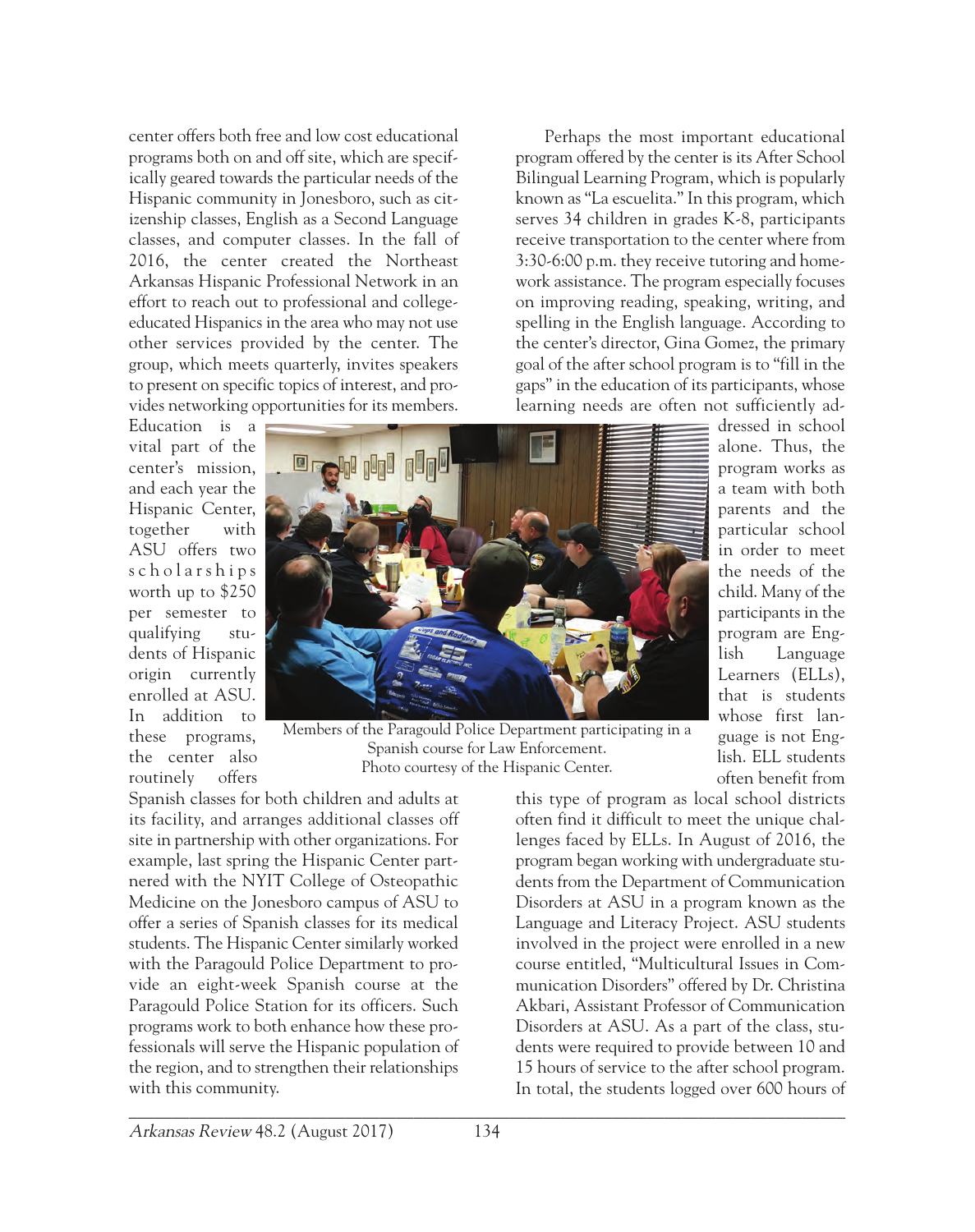volunteer service. In August, they administered standardized assessments to the children in the after school program in order to determine their specific needs in terms of language and literacy skills. The students then designed specific programs to address the children's primary areas of weakness, and in the spring, standardized testthat specifically target Hispanic youth. In 2015, the center partnered with the Junior Auxiliary of Jonesboro to launch Girl's Enrichment, a free program that matches female students in grades 7-9 with women who serve as mentors and positive role models, and who accompany them on monthly activities and outings throughout the



Students participating in the center's After School Bilingual Program. Photo courtesy of the Hispanic Center.

ing was again administered in order to measure any changes. Dr. Akbari describes the project as a win, win situation that benefited both her students and the children in the program. The data collected, and ultimately analyzed by graduate students in the department, indicates that the children made significant improvements in several areas, and Dr. Akbari's students reported that the project was a rewarding experience. According to Dr. Akbari, one student reported that "the Hispanic Center seemed like home for the children." The Department of Communications Disorders at ASU plans to continue its work with the Hispanic Center during the 2017-2018 school year. Collaborations such as the Language and Literacy project allow the Hispanic Center to create new and innovative programs in order to better serve their clients, and ultimately the community.

In addition to the after school program, the Hispanic Center offers a variety of programs school year. For the 2017-2018 school year, Girl's Enrichment has been expanded to include high school students as well. Another important new program introduced in September of 2016 was the Hispanic Emerging Leaders Program or H.E.L.P., which was organized through a pilot program with Jonesboro High School. Ten students successfully completed the eight monthly meetings of this leadership-training program, whose purpose is to introduce Hispanic youth to Hispanic professionals and other leaders in the area so that they may learn from their experiences. The H.E.L.P graduates participated in a wide variety of activities and service projects, including visits to local factories, the ASU Bioscience Institute, the Jonesboro Fire Department, Saint Bernard's Medical Center, and meetings with local government leaders. This fall, the program will be expanded to include high school students from other school districts.